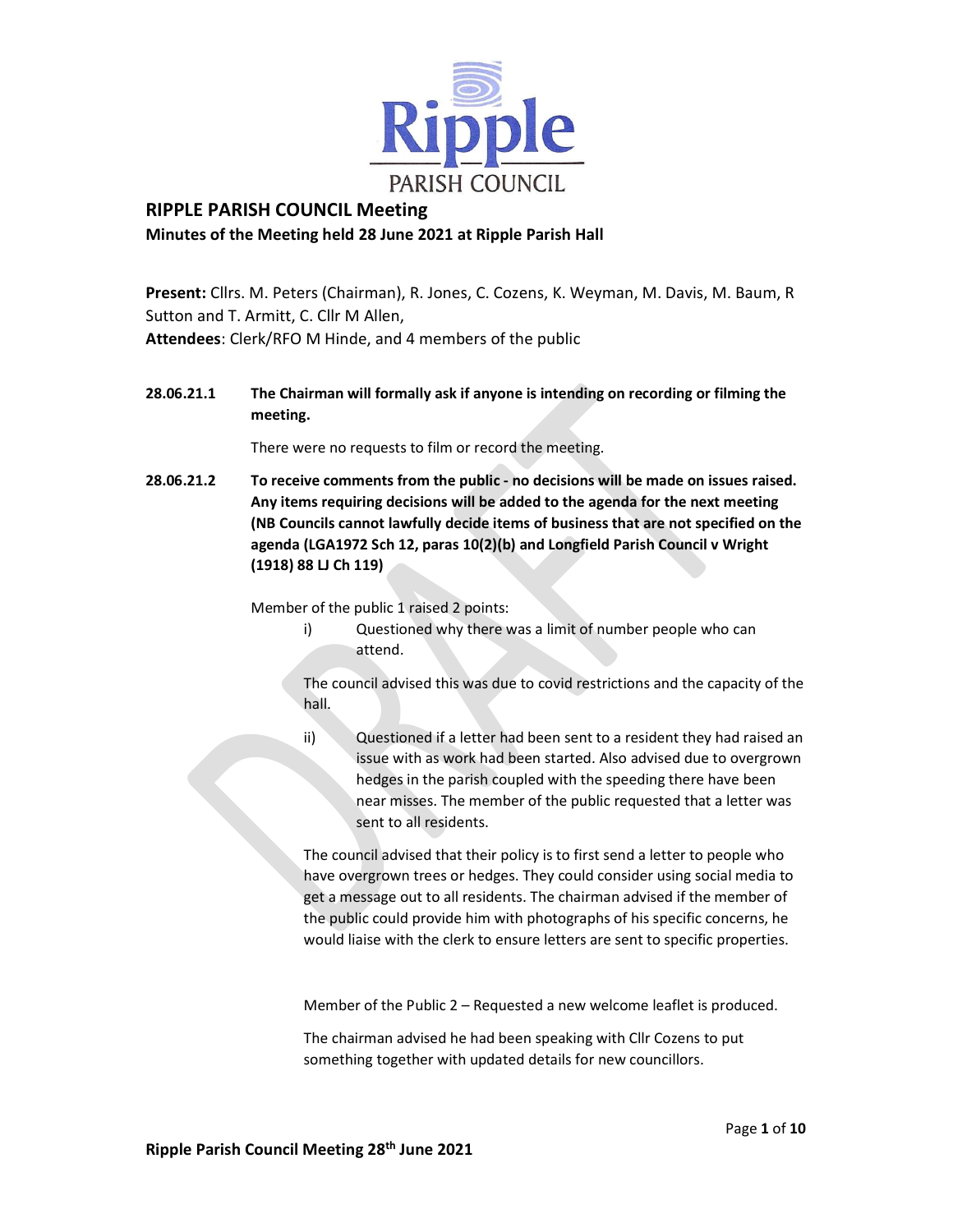

Member of public 3 – Asked if part of the recreational area could be preserved for local wildlife.

The council advised they would add this to the agenda of the next meeting.

# 28.06.21.3 To note apologies for absence

Cllr Owenson sent apologies as he is currently isolating.

28.06.21.4 To receive declarations of interest for items on the agenda below (Localism Act 2011) and to confirm the meeting quorate

There were no declarations of interest, and the meeting was declared quorate.

# 28.06.21.5 To receive County Councillors report and agree actions

Councillor Allen confirmed the following points:

- **COVID Levels rising quite dramatically.**
- A38 Roundabout –Still waiting for Natural England to produce a licence, at the moment they will not advise what the hold up is. Clarification on the signage of road closure confirmed that appropriate signage will go up including in Ryall Road. It has also been confirmed that the triathlon will not be affected.
- Saplings The initial raising of the A4104 was carried out under permitted development rights and not through a planning application which means there was no requirement to plant the trees. The County Council have confirmed there is no budget to replace the saplings. Councillor Allen confirmed that the trees can be sourced free of charge, confirmation is needed on the type of tree required, when they will be planted and who will plant them.
- Buses Councillor Allen spoke to the Managing Director of Worcester First who confirmed they are currently working at 55-60% capacity and they fear they will only get back to 85% capacity once lockdown eases. They cannot do anything until they know what will happen on 19<sup>th</sup> July. Councillor Allen also contacted Madeline Sumner about community transport.
- Speeding Councillor Allen held a meeting with 7 county councillors of the Malvern District and as a result they there will be a joint approach to put pressure on the police and crime commissioner. There will be a further meeting in 2 months to work out how to do this.

Councillor Allen has also been around the parish with the Highways Liaison Officer highlighting the biggest problems. A pedestrian crossing was discussed on the A4104 from Holly Green to Upton. The Highways Officer advised it would be quicker to look at a disabled friendly island instead. Transport infrastructure will look into it in 12 weeks.

 Flood Action Group – Previous County councillor had some money could make available for hardstanding. Councillor Allen has e-mailed in the form and is awaiting a response.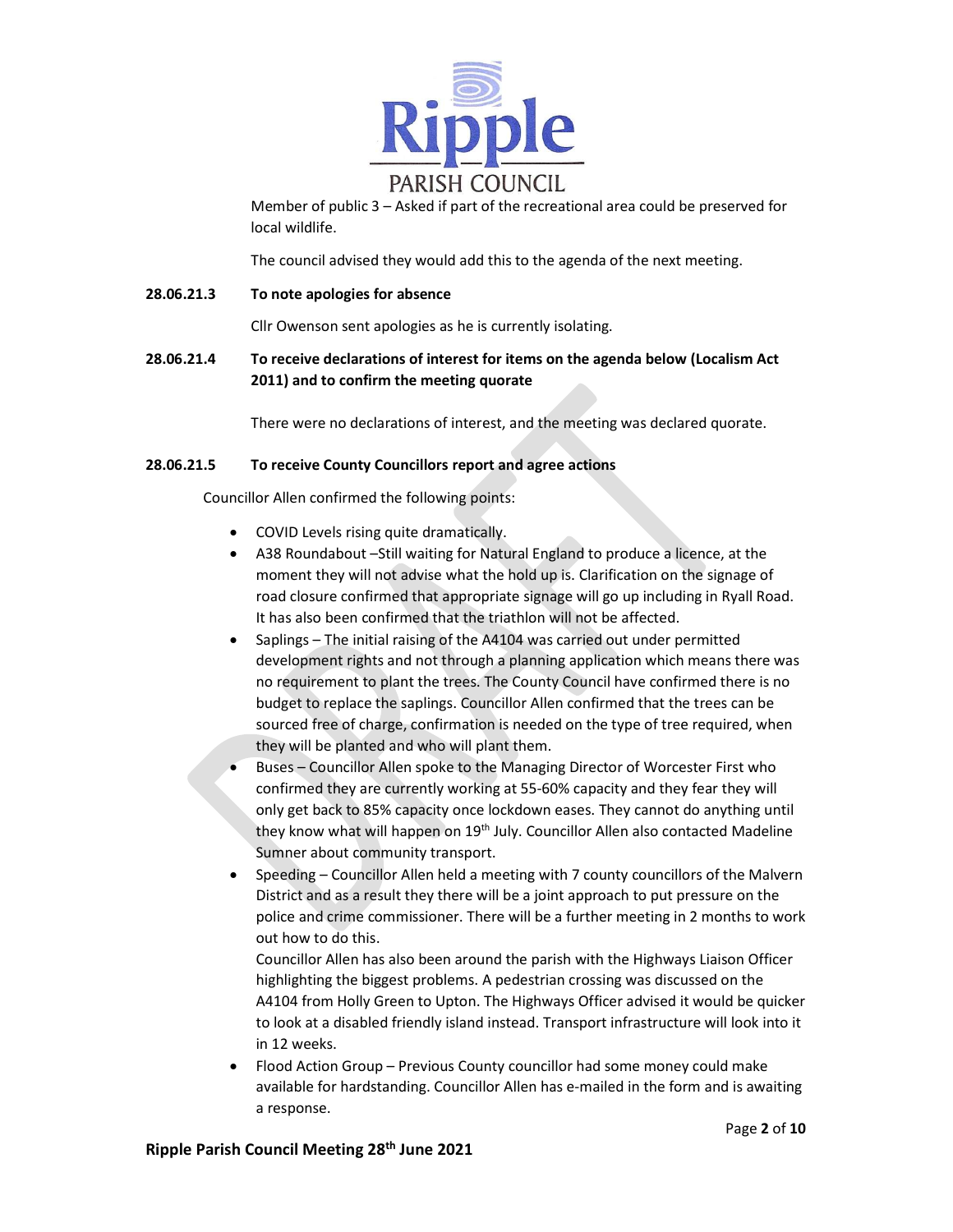

# Cllr Allen left meeting at – 20:02

## 28.06.21.6 To confirm and agree minutes of the Parish Council Meeting held on 24 May 2021

Council APPROVED minutes from meeting held on 24 May 2021.

### Proposed Cllr Jones Seconded Cllr Weyman

### 28.06.21.7 To receive Clerk's report and agree actions

Clerk's report was given as per Appendix 1 Councillors confirmed that the Lengthsman would need to remove the branch from the recreation area which will be reflected in his quote.

### 28.06.21.8 To receive District Councillors Report and agree action

District Councillor provided a report in his absence which confirmed the following:

A planning application has been submitted for Avonside Alpacas at Naunton. The District Councillor advised that he would be interested to hear the councils view in due course.

The Housing Needs survey is scheduled for Autumn (September at the earliest). The most likely outcome will be the identification of a housing requirement, and new building in the area. This was requested by a Housing Association.

There were issues with bin collections in Naunton, which have been resolved. There were also issues with Litter Bins being emptied in the Pennywell Play Area, which have also been addressed. Any issues going forward, should be brought to the attention of the District Councillor.

MHDC are investing £20,000 on enhancing and clearing a small wood in the Link. It was confirmed that consideration should be given to projects in this area where MHDC can pay to enhance the natural environment, for example, around the gravel extraction site.

# 28.06.21.9 Finance, all documents circulated prior to the meeting.

a) To approve Bank Reconciliation and Budget Monitoring Report Up to 31<sup>st</sup> May

Council APPROVED Bank Reconciliation and Budget Monitoring Report as per APPENDIX 2

#### b) To approve Bank Reconciliation for Year End 31 March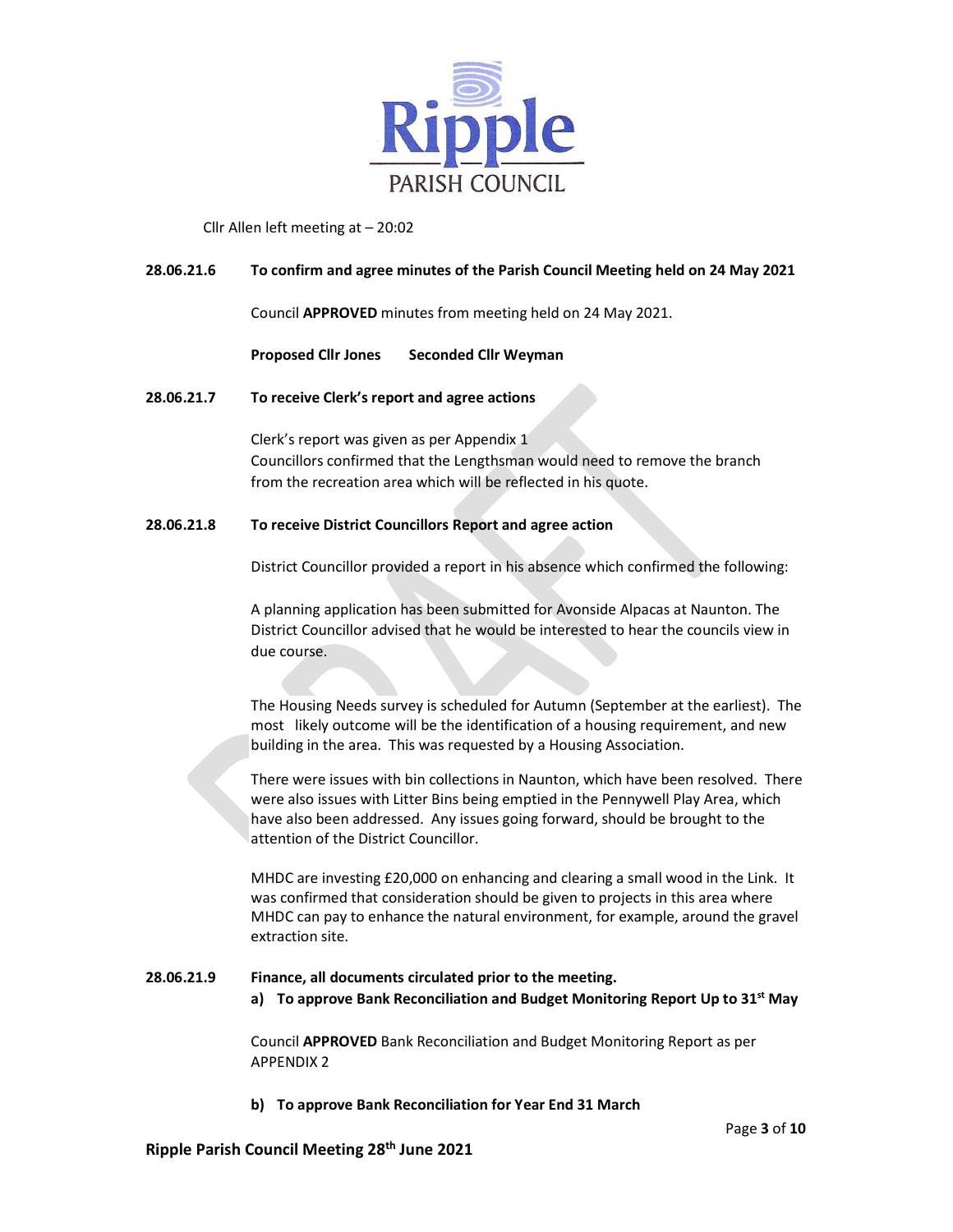

Council APPROVED via e-mail before AGAR was submitted.

c) To consider and resolve to agree Payment List and payments made since last meeting.

Council APPROVED payment list and payments from last meeting

Proposed by – Cllr Armitt Seconded – Cllr Weyman

d) To discuss implementing a software package and agree actions – report circulated prior to meeting

Proposed by – Cllr Davis Seconded by – Cllr Cozens

Council APPROVED software to be purchased from SCRIBE

28.06.21.10 To review quotes for replacing material on community noticeboard and agree actions

> The Council reviewed the quotes provided and AGREED to order the replacement material from Notice It Ltd

> > Proposed By Cllr Armitt Seconded By Cllr Baum

28.06.21.11 To review litter bin allocation, cost and agree actions

Cllr Jones proposed the Council seek a lottery grant to cover the cost of all the required litter bins due to the vast expense.

Council AGREED to seek a lottery grant for whole package of 8 litter bins including 3 large bins and 5 small bins which included an additional bin at the top of Bow Lane suggested by Cllr Cozens.

Cllrs Weyman and Sutton agreed to look into the application for the lottery grant.

Proposed By Cllr Davis Seconded By Cllr Baum

28.06.21.12 To discuss saplings on the A4104 and agree actions

Council AGREED to accept trees from Cllr Allen.

Proposed By – Cllr Armitt Seconded By – Cllr Weyman

Ripple Parish Council Meeting 28th June 2021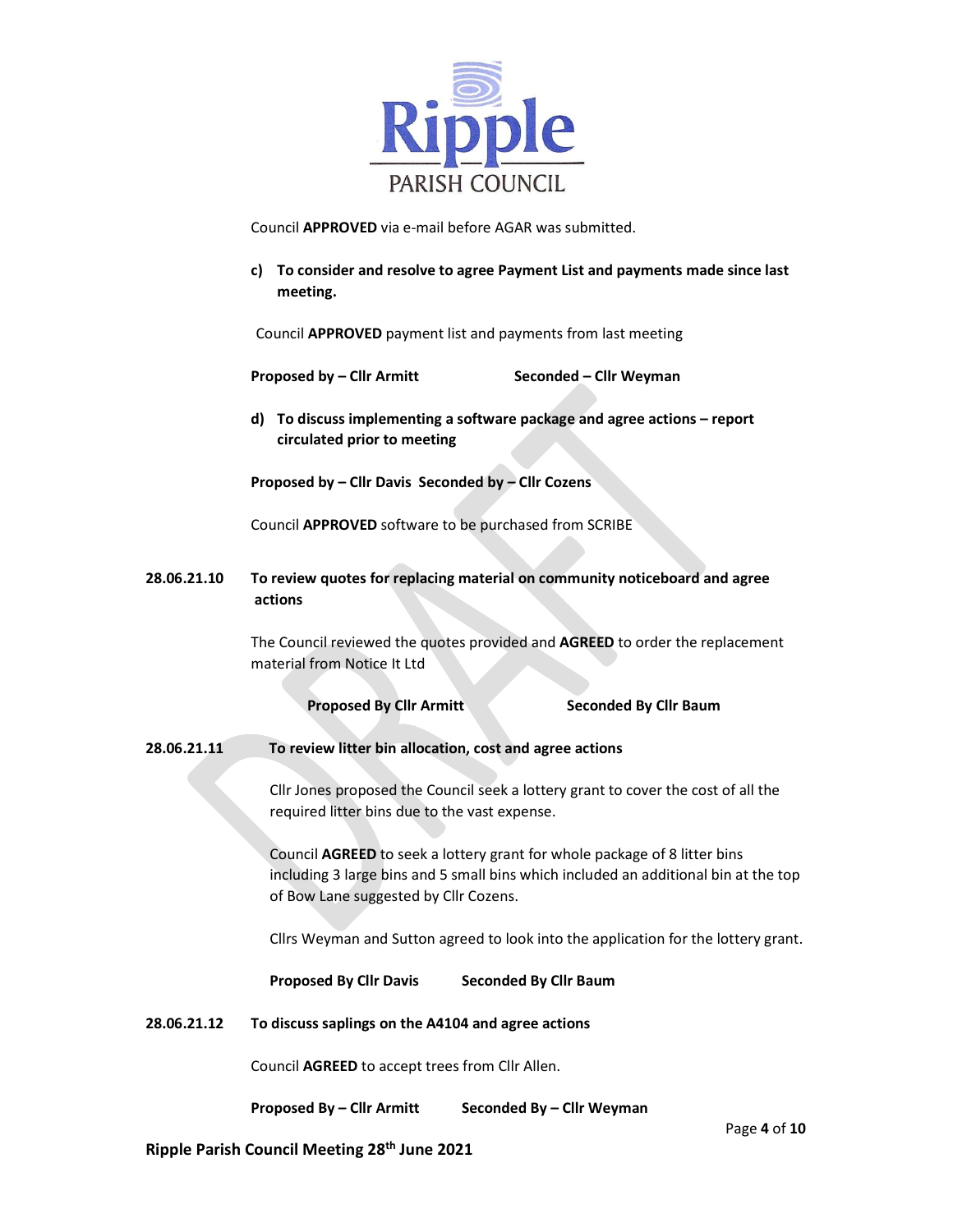

The Council also requested that the Clerk e-mail the Clerk at Upton to see if there's can be replaced as well.

# 28.06.21.13 To discuss the bus service in the parish and agree actions

The Council agreed to discuss this at the next meeting so they can review what services had been reinstated once the lockdown restrictions are lifted on 19<sup>th</sup> July.

### 28.06.21.14 To discuss speeding and inappropriate traffic in the parish and agree actions

Council AGREED to write to the District Councillor to request a meeting of Parish Council representatives. The group of representatives can then write to the police and crime commissioner.

28.06.21.15 To discuss the land opposite Farm House in Ryall being included in Smart Cut Contract and agree actions

Council AGREED this land should be added to Smart Cut contract

Proposed By Cllr Armitt Seconded By Cllr Davis

28.06.21.16 To discuss leaving present for the previous Chairman and Clerk and agree actions

Councillors AGREED to make a personal donation.

28.06.21.17 To discuss Worcestershire Community Rail Partnership and agree actions

Council advised this would require a bus service to get people to the station and adequate car parking for those wanting to drive.

### 28.06.21.18 To discuss the housing needs survey and agree actions

Cllr Armitt left 21:00

Council AGREED to invite the portfolio holder for housing to the July council meeting to gain an understanding of why Ripple had been chosen when a previous housing development had been put to a housing association and the council were informed there was no need in the area.

#### 28.06.21.19 To discuss the following planning applications/appeals made since the last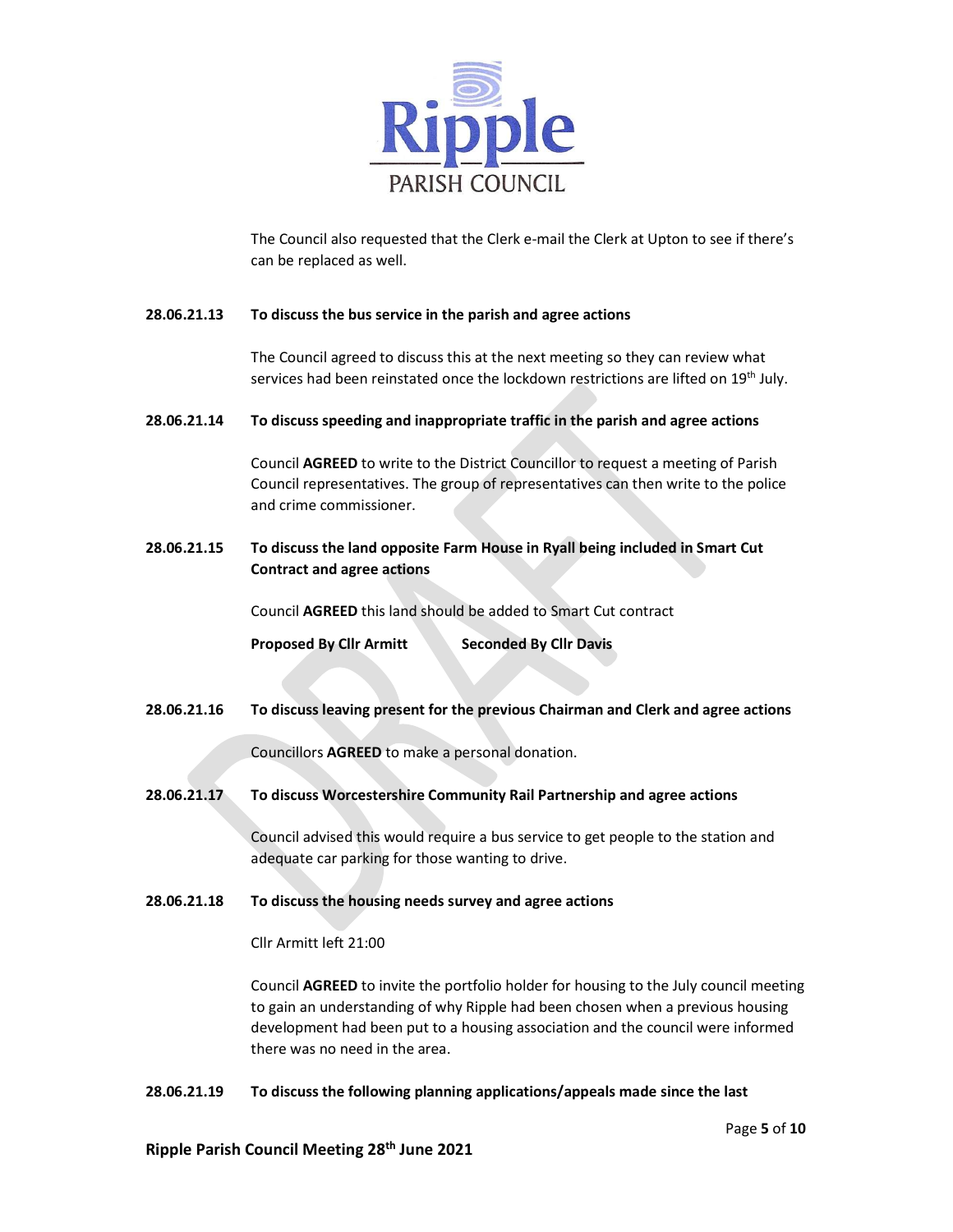

#### meeting and agree actions

## a) 21/00347/FUL Three Counties Equine Hospital

Cllr Jones advised these were all decided under delegation.

This application was for another stable block at the back of the main building. The Council commented that they did not want to see any more lighting.

# b) 21/00563/HP Yew Tree House, Ryall Road, Holly Green, Upton Upon Severn, Worcester, WR8 0PG

This was a retrospective application as the fence was already erected. The Council confirmed they were happy with it as long as complied with planning issues.

# c) 21/00281/LB Associated Ref:21/00280/HP The Old Rectory, The Cross, Ripple, Tewkesbury, GL20 6HA

The planning application was for a conservatory. The council had no objection.

# d) 21/00280/HP Associated Ref:21/00281/LB The Old Rectory, The Cross, Ripple, Tewkesbury, GL20 6HA

The council had no objection to the listed building consent.

Cllr Jones advised that a planning application had been received from the Alpaca farm for a 2 storey 3-bedroom house. The planning group would either have to form a delegated response by 15<sup>th</sup> July or the Council would need to request an extension. Councillors were requested to send in their comments in the next few days.

# 28.06.21.20 To receive agenda items for the next meeting of the council

Recreation area Replacement Noticeboard Ripple Buses Housing Area Biographies of Councillors for website

# 28.06.21.21 Date of Next Meeting: Parish Council Meeting 26 July 2021

Meeting Closed at – 21: 21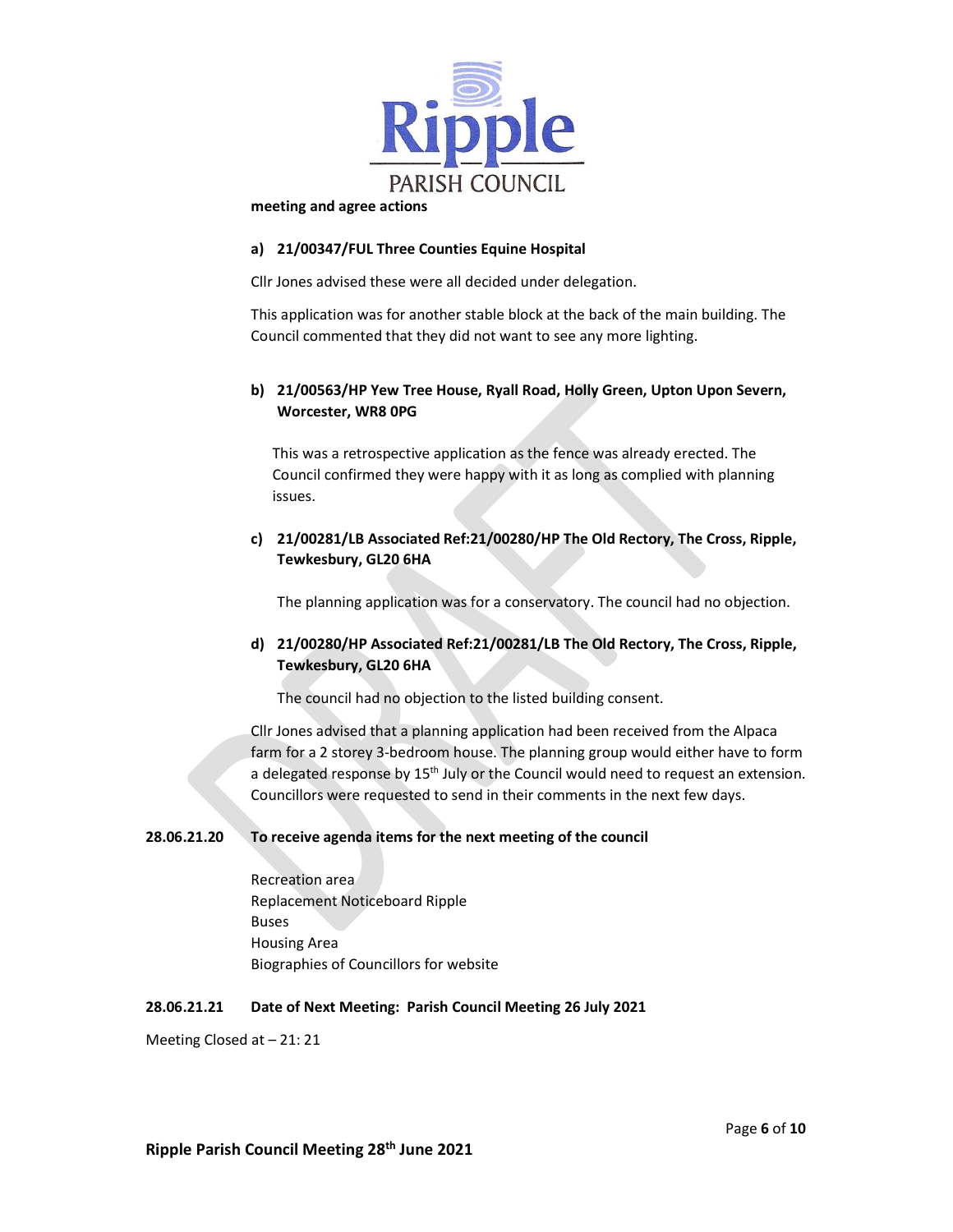

APPENDIX 1

| HMRC            | Ripple has been re-registered with HMRC to ensure PAYE<br>details are transparent.                                                          |
|-----------------|---------------------------------------------------------------------------------------------------------------------------------------------|
| <b>Bank</b>     | I now have been added to the bank account and have access to both<br>accounts online.                                                       |
| <b>Policies</b> | Policies agreed at the annual meeting are now complete and uploaded onto<br>the website.                                                    |
| Bins            | Information supplied to Mark and Robin on Bins to be discussed as a separate<br>agenda item. Quotes have been supplied as an attachment.    |
|                 | Noticeboard Quotes obtained to replace material on the community noticeboard. To be<br>discussed as a separate agenda item                  |
| <b>Software</b> | Reviewed software packages to help tidy up the accounts and ensure they<br>are always compliant. To be discussed in a separate agenda item. |

# Correspondence

# Overgrown Hedges

Letter sent to resident due to overgrown hedge.<br>Update on - email received regarding a 7.5 tonne weight limit sign on the southern end of the bridge that carries Bow Lane over the M50. There is already a weight limit sign on the small bridge that carries Bow Lane over Ripple brook. This could result in those that live in between struggling to get deliveries e.g. oil

The member of the public contacted Highways England as we were informed it was their structure. Highways England advised it was not their structure.

I spoke to WCC who advised they have done some more digging, and the sign is on the wrong bridge. They will look to see who erected the sign and get it moved. They are not sure where it should be. Awaiting further information. WCC still insist this is a Highways England structure.

I have also been informed that there is a broken drain on the road to Strensham.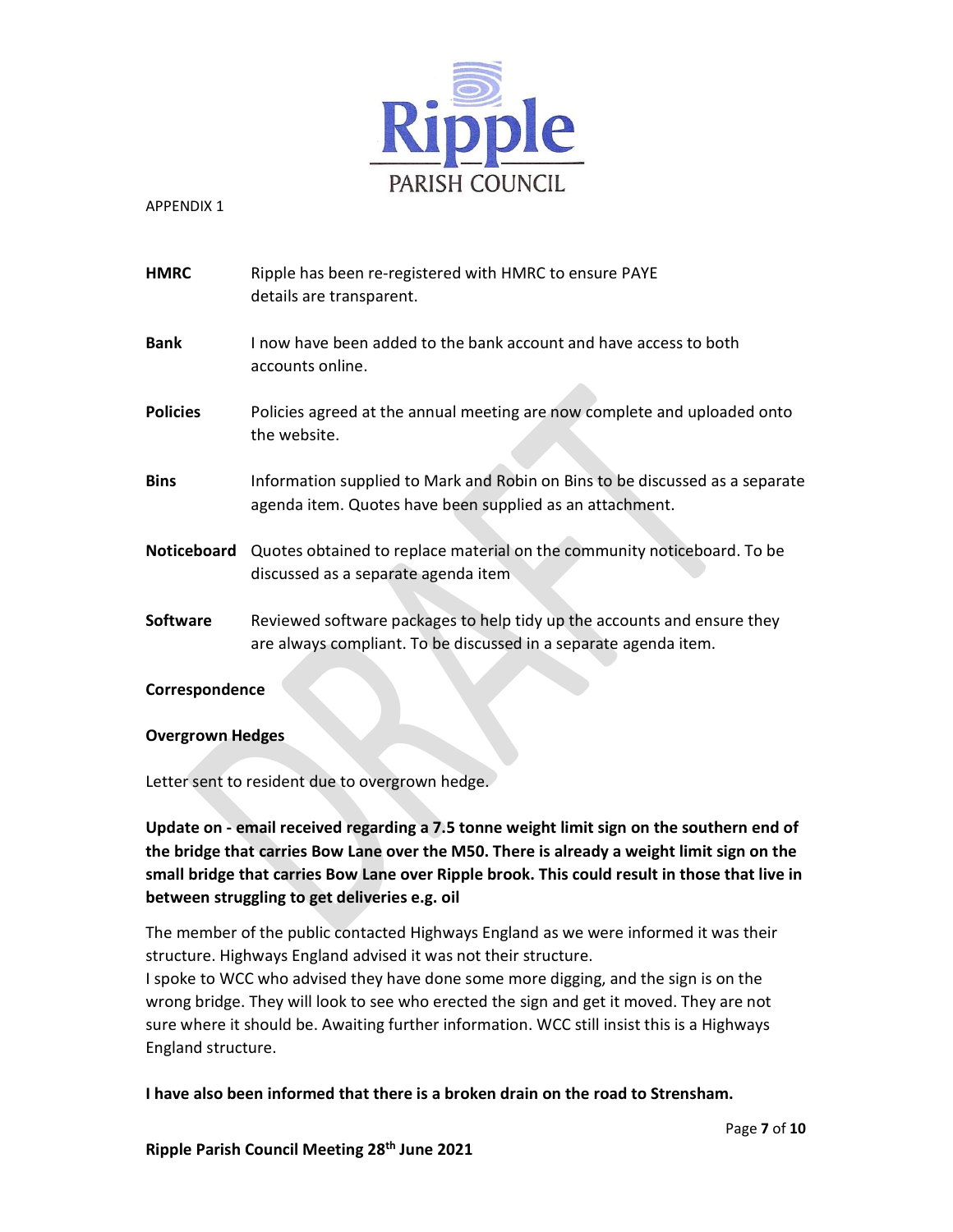

This has been reported to WCC who will go out in 28 days to review.

Recreation Ground There is a fallen branch on the fence. The Lengthsman will quote to remove the branch but needs to know if the branch can be put over the fence on the river side or needs to be removed from site.

> On inspection the Lengthsman also advised a large ash tree has ash dieback. On speaking with Robin, the tree has a preservation order on it, we need to get a tree surgeon to do a report for MHDC. Is there a tree surgeon that the council usually use?

Lengthsman Unable to see any payments come in for last year. Chasing WCC to see if they have received invoices and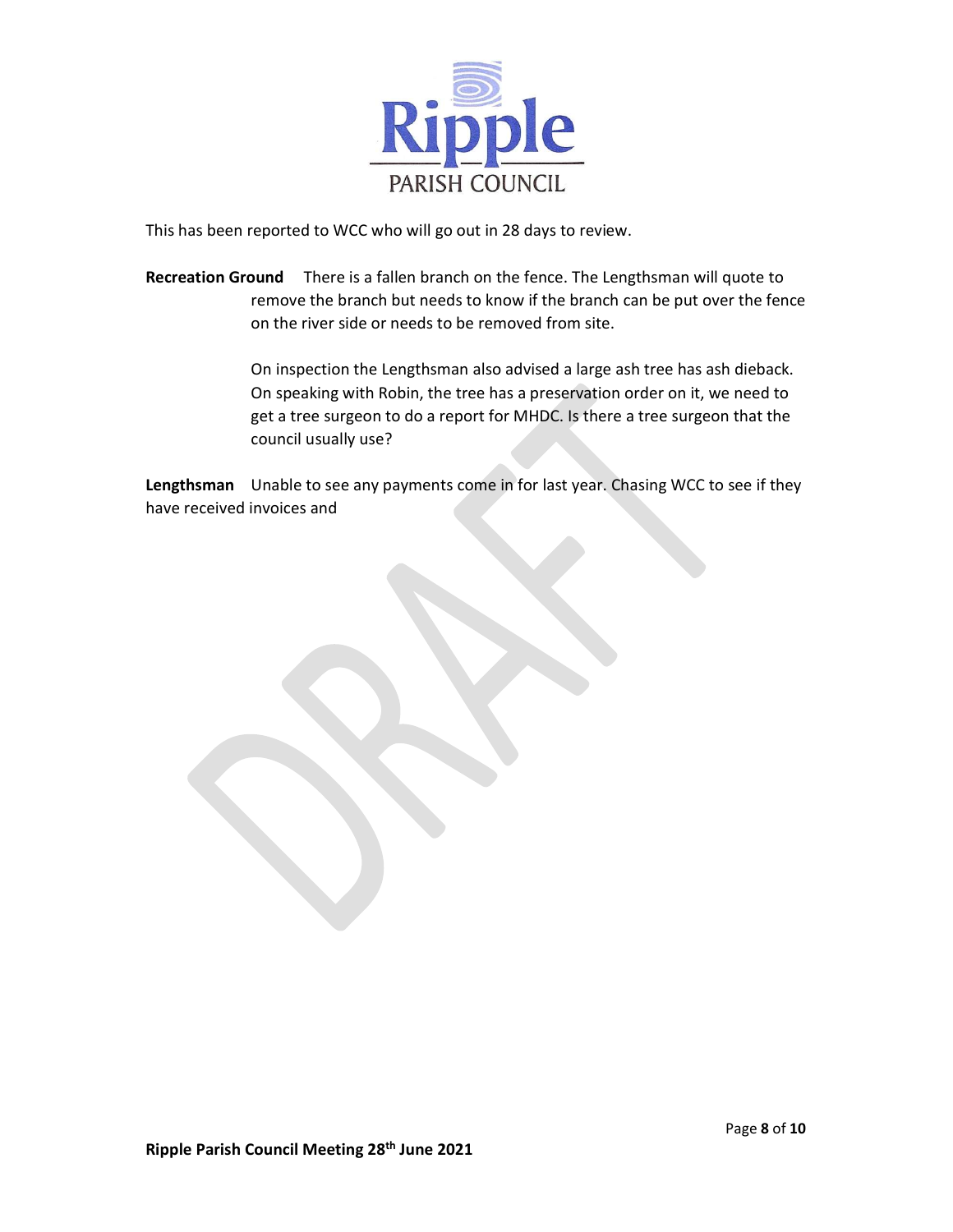

#### APPENDIX 2

#### **Ripple Parish Council Bank Reconciliation at 31.05.21**

| <b>Details - Parish Council Currect Acc.</b> | <b>Receipts</b> | Payments | <b>Uncleared Cheques</b> | To be Authorised |
|----------------------------------------------|-----------------|----------|--------------------------|------------------|
| <b>MHDC</b>                                  | 11007.5         |          |                          |                  |
| Unathourised Payments as Listed 28.06.21     |                 | 2048     |                          | 2048             |
| Payments Made Since 31.03.21                 |                 |          |                          |                  |
| <b>VP Salary</b>                             |                 | 539.34   |                          |                  |
| chq 1303                                     |                 | 920      |                          |                  |
| chq 1302                                     |                 | 428.4    |                          |                  |
| chq 1304                                     |                 | 1014.82  |                          |                  |
| Chq 1306                                     |                 | 856.8    | 856.8                    |                  |
| Chq 1307                                     |                 | 615.97   | 615.97                   |                  |
| chq 1308                                     |                 | 1640     | 1640                     |                  |
| chq 1309                                     |                 | 540.16   | 540.16                   |                  |
| <b>Total</b>                                 | 11007.5         | 8603.49  | 3652.93                  | 2048             |

#### **BANK RECONCILIATION**

| <b>Current Acc. Opening Balance 31.03.21</b> | 9305.34  |
|----------------------------------------------|----------|
| <b>Plus Receipts Above</b>                   | 11007.5  |
|                                              | 20312.84 |
| Less Payments above                          | 8603.49  |
| <b>Closing Cash Balance</b>                  | 11709.35 |
| Plus Payments to be authorised above         | 2048     |
| <b>Plus uncleared Cheques</b>                | 3652.93  |
| Closing bal at bank at 31.05.21              | 17410.28 |

| <b>Closing Balance after all payments</b> | 26765.83 |
|-------------------------------------------|----------|
| Deposit Account                           | 15056.48 |
| <b>Current Account After Payments</b>     | 11709.35 |

#### **Aged Uncleared Cheques**

| Number | Date | Payee                         | Value |
|--------|------|-------------------------------|-------|
| 1267   |      | 17/06/2019 Ripple Parish Hall |       |
| 1270   |      | 08/07/2019 Peter Gallagher    |       |
| 1295   |      | 19/10/2020 Namesco            |       |
| 1300   |      | 18/01/2021 Upton Glass        |       |
|        |      |                               |       |

26,198.59

**Closing Balance After All Payments and Incleared Cheques** 

| <b>Ripple Parish Council Budget</b><br>Monitoring Report 31.05.21 | <b>Budget</b><br>2020/21 | <b>Budget</b><br>2021/22 | April                         | May      | June     | July | August | September | October | November | <b>December</b> | January | February March |      | Accum.<br><b>Payments Budget</b><br>to date | Bal. of<br>Remain                  |  |
|-------------------------------------------------------------------|--------------------------|--------------------------|-------------------------------|----------|----------|------|--------|-----------|---------|----------|-----------------|---------|----------------|------|---------------------------------------------|------------------------------------|--|
| Subscriptions (CALC)                                              | 1,100.00                 | 1200                     | 1014.82                       |          |          |      |        |           |         |          |                 |         |                |      | 1014.82                                     | 185.18                             |  |
| Newsletter/Adverts/Flyers/Media                                   | 1,500.00                 | 1500                     |                               |          |          |      |        |           |         |          |                 |         |                |      | $\Omega$                                    | 1500                               |  |
| Donations                                                         | 100.00                   | 750                      | 50                            |          |          |      |        |           |         |          |                 |         |                |      | 50                                          | 700                                |  |
| Insurance                                                         | 600.00                   | 600                      |                               |          |          |      |        |           |         |          |                 |         |                |      | $\Omega$                                    | 600                                |  |
| <b>Grass Cutting/Trees</b>                                        | 4,500.00                 | 5000                     | 428.4                         | 856.8    |          |      |        |           |         |          |                 |         |                |      | 1285.2                                      | 3714.8                             |  |
| Lengthsman                                                        | 3,000.00                 | 3000                     | 920                           |          |          |      |        |           |         |          |                 |         |                |      | 920                                         | 2080                               |  |
| Chairmans Allowance                                               | 100.00                   | 100                      |                               |          |          |      |        |           |         |          |                 |         |                |      | $\Omega$                                    | 100                                |  |
| Prof Fees/ Audit                                                  | 700.00                   | 750                      |                               |          |          |      |        |           |         |          |                 |         |                |      | $\Omega$                                    | 750                                |  |
| <b>Clerks Expenses</b>                                            | 500.00                   | 500                      |                               |          | 12.6     |      |        |           |         |          |                 |         |                |      | 12.6                                        | 487.4                              |  |
| <b>Clerks Wages</b>                                               | 6,250.00                 | 6250                     | 539.34                        |          | 540.16   |      |        |           |         |          |                 |         |                |      | 1079.5                                      | 5170.5                             |  |
| Annual Public Meeting                                             | 1,200.00                 | 750                      |                               |          |          |      |        |           |         |          |                 |         |                |      | $\Omega$                                    | 750                                |  |
| <b>Fixed Assets</b>                                               | 0.00                     | $\overline{0}$           |                               |          |          |      |        |           |         |          |                 |         |                |      | $\Omega$                                    | D.                                 |  |
| Hall Hire                                                         | 250.00                   | 250                      |                               |          |          |      |        |           |         |          |                 |         |                |      | $\Omega$                                    | 250                                |  |
| Repairs                                                           | 500.00                   | 500                      |                               |          |          |      |        |           |         |          |                 |         |                |      | $\Omega$                                    | 500                                |  |
| Vehicle Activated Sign                                            | 100.00                   | 200                      |                               |          |          |      |        |           |         |          |                 |         |                |      | $\Omega$                                    | 200                                |  |
| Recreation Ground Refurbishment                                   |                          | 2000                     |                               | 1640     |          |      |        |           |         |          |                 |         |                |      | 1640                                        | 360                                |  |
| Tree Survey/Maintenance                                           |                          | 1500                     |                               |          |          |      |        |           |         |          |                 |         |                |      | $\Omega$                                    | 1500                               |  |
| Website                                                           |                          | 1000                     |                               |          |          |      |        |           |         |          |                 |         |                |      | $\Omega$                                    | 1000                               |  |
| Admin/Training                                                    |                          | 1000                     |                               |          |          |      |        |           |         |          |                 |         |                |      | $\Omega$                                    | 1000                               |  |
| Clerks Equipment                                                  |                          | 1000                     |                               |          | 603.37   |      |        |           |         |          |                 |         |                |      | 603.37                                      | 396.63                             |  |
| Total                                                             |                          | 20,400.00 27,850.00      | 2,952.56                      | 2,496.80 | 1.156.13 | 0.00 | 0.00   | 0.00      | 0.00    | 0.00     | 0.00            | 0.00    | 0.00           | 0.00 |                                             | 6,605.49 21,244.51 27,850.00       |  |
| <b>RECEIPTS</b>                                                   |                          |                          |                               |          |          |      |        |           |         |          |                 |         |                |      |                                             |                                    |  |
| Precept                                                           | 21.117.80                | 22014.51                 | 11007.5                       |          |          |      |        |           |         |          |                 |         |                |      | 11007.5                                     | 11007.01                           |  |
| Deposit Interest                                                  | 4.50                     | 5                        | 0.13                          | 0.13     | 0.12     |      |        |           |         |          |                 |         |                |      | 0.38                                        | 4.62                               |  |
| Lengthsman Scheme                                                 | 2,500.00                 | 2000                     |                               |          |          |      |        |           |         |          |                 |         |                |      | $\Omega$                                    | 2000                               |  |
| Grants                                                            | 500.00                   | 500                      |                               |          |          |      |        |           |         |          |                 |         |                |      | $\Omega$                                    | 500                                |  |
| Donations                                                         | 200.00                   | 200                      |                               |          |          |      |        |           |         |          |                 |         |                |      | $\Omega$                                    | 200                                |  |
| <b>Grass Cutting</b>                                              | 2,750.00                 | 2000                     |                               |          |          |      |        |           |         |          |                 |         |                |      | $\circ$                                     | 2000                               |  |
| Other Income                                                      | 0.00                     | $\mathbf{r}$             |                               |          |          |      |        |           |         |          |                 |         |                |      | $\mathsf{n}$                                |                                    |  |
| <b>Total Income</b>                                               |                          |                          | 27,072.30 26,719.51 11,007.63 | 0.13     | 0.12     | 0.00 | 0.00   | 0.00      | 0.00    | 0.00     | 0.00            | 0.00    | 0.00           |      |                                             | 0.00 11,007.88 15,711.63 26,719.51 |  |

 $\frac{24.00}{120.00}$ 124.88 298.36<br>567.24